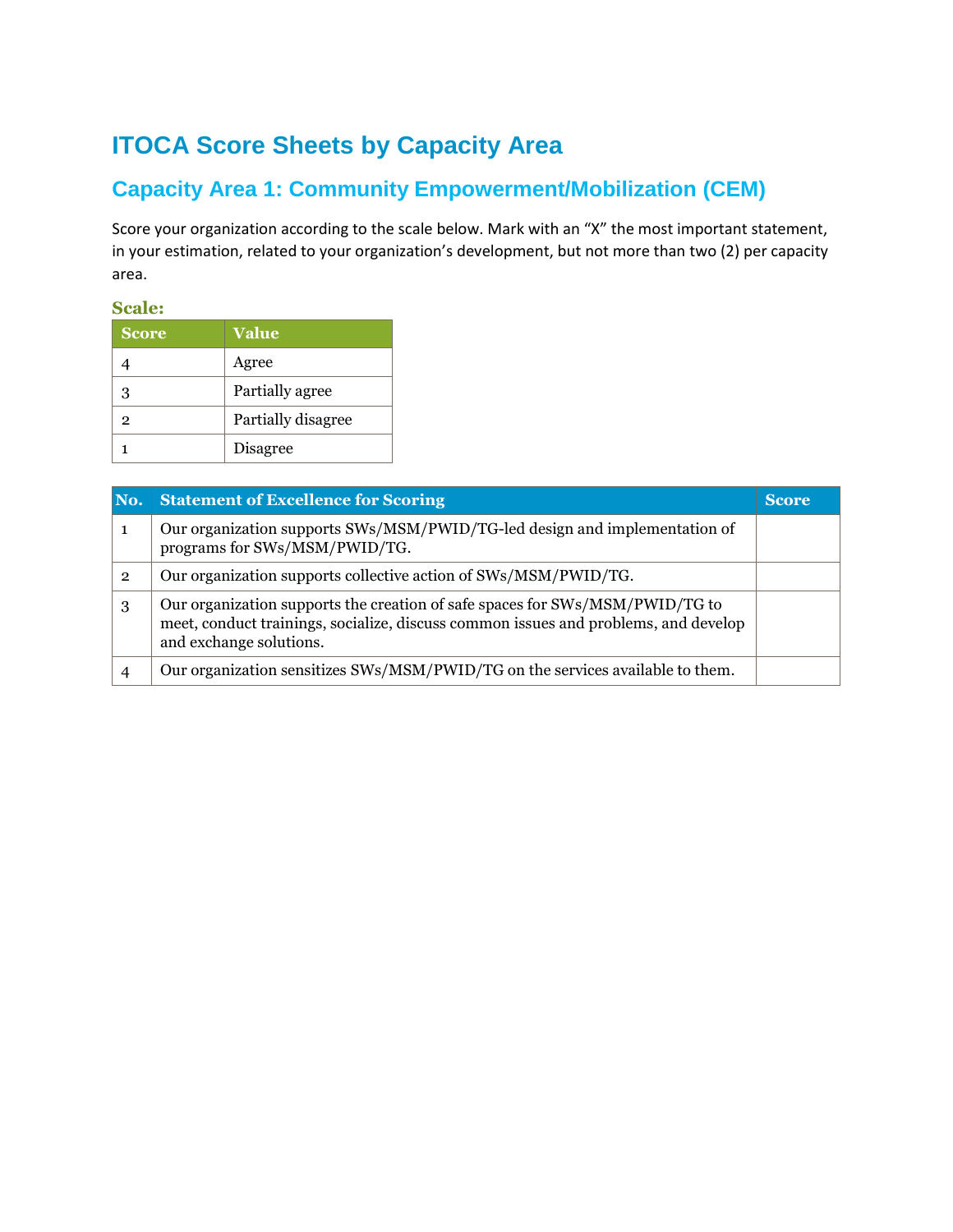### **Capacity Area 2: Social and Behavioral Change Communication/ Demand Creation (SBC)**

Score your organization according to the scale below. Mark with an "X" the most important statement, in your estimation, related to your organization's development, but not more than two (2) per capacity area.

| <b>Score</b> | Value              |
|--------------|--------------------|
|              | Agree              |
| 3            | Partially agree    |
| 2            | Partially disagree |
|              | Disagree           |

| No.            | <b>Statement of Excellence for Scoring</b>                                                                                                                                    | <b>Score</b> |
|----------------|-------------------------------------------------------------------------------------------------------------------------------------------------------------------------------|--------------|
| $\overline{5}$ | Our organization conducts a social and behavioral barrier analysis with<br>SWs/MSM/PWID/TG before designing our outreach, mobilization, SBCC, or<br>advocacy programs.        |              |
| 6              | Our organization has a communication strategy to effectively segment each audience<br>with relevant information, motivation, and skills-building that targets those barriers. |              |
| 7              | Our organization has a communication strategy to effectively reach each audience<br>with relevant information, motivation, and skills-building that targets those barriers.   |              |
| 8              | Our organization develops and tests support materials/job aids with<br>SWs/MSM/PWID/TG and incorporates their feedback.                                                       |              |
| 9              | Our organization coordinates implementation of demand-creation activities with<br>other programs (e.g., referral for products and services).                                  |              |
| 10             | Our organization has a system in place with standard tools to track referrals of<br>clients/beneficiaries.                                                                    |              |
| 11             | Our organization has a referral tracking system that is designed so that no personal<br>health information is collected.                                                      |              |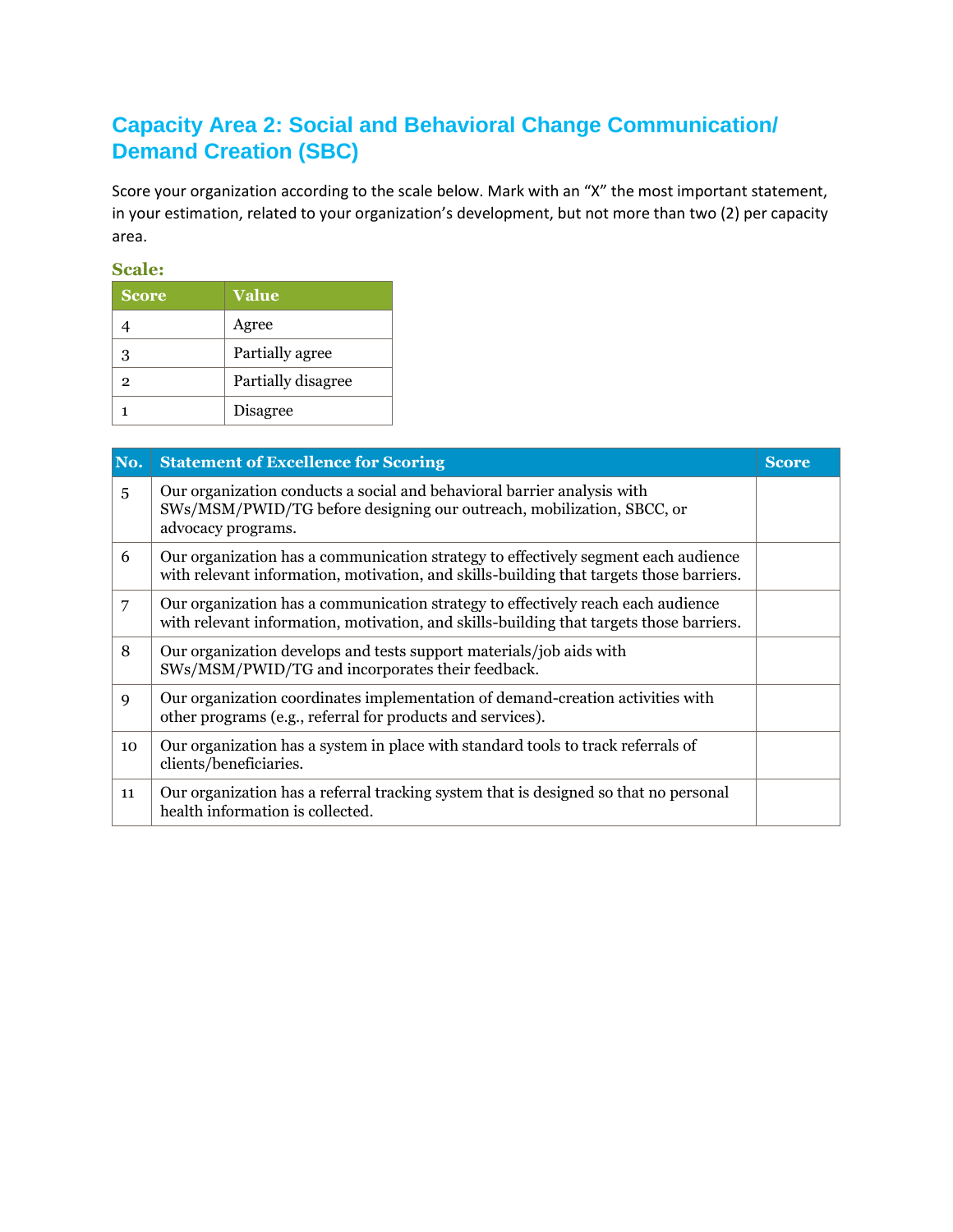## **Capacity Area 3: Stigma and Discrimination (SD)**

Score your organization according to the scale below. Mark with an "X" the most important statement, in your estimation, related to your organization's development, but not more than two (2) per capacity area.

| <b>Score</b>   | <b>Value</b>       |
|----------------|--------------------|
|                | Agree              |
| 3              | Partially agree    |
| $\overline{2}$ | Partially disagree |
|                | Disagree           |

| No. | <b>Statement of Excellence for Scoring</b>                                                                                                                                                                                                | <b>Score</b> |
|-----|-------------------------------------------------------------------------------------------------------------------------------------------------------------------------------------------------------------------------------------------|--------------|
| 12  | Our organization involves SWs/MSM/PWID/TG in the design, delivery, and<br>evaluation of programs designed to address stigma and discrimination.                                                                                           |              |
| 13  | Our organization provides SWs/MSM/PWID/TG with advice and support to take<br>action to respond to discrimination through education, peer support, counseling,<br>discussion groups, or effective referrals.                               |              |
| 14  | Our organization has interventions to address internalized stigma related to being<br>part of a key population (how SWs/MSM/PWID/TG feel about themselves and<br>specifically if they feel a sense of shame about being SWs/MSM/PWID/TG). |              |
| 15  | Our organization enhances health worker knowledge about the forms, causes, and<br>effects of SWs/MSM/PWID/TG-related stigma and discrimination.                                                                                           |              |
| 16  | Our organization enhances law enforcement knowledge about the forms, causes, and<br>effects of SWs/MSM/PWID/TG-related stigma and discrimination.                                                                                         |              |
| 17  | Our organization has a written policy on stigma and discrimination addressing<br>PLHIV and key populations (MSM/SWs/PWID/TG) that applies to all staff.                                                                                   |              |
| 18  | Our organization's staff (clinical, management, outreach, and support staff) are<br>trained on this policy at least annually.                                                                                                             |              |
| 19  | Our organization has an anonymous reporting mechanism for beneficiaries to report<br>that they have been stigmatized or discriminated against.                                                                                            |              |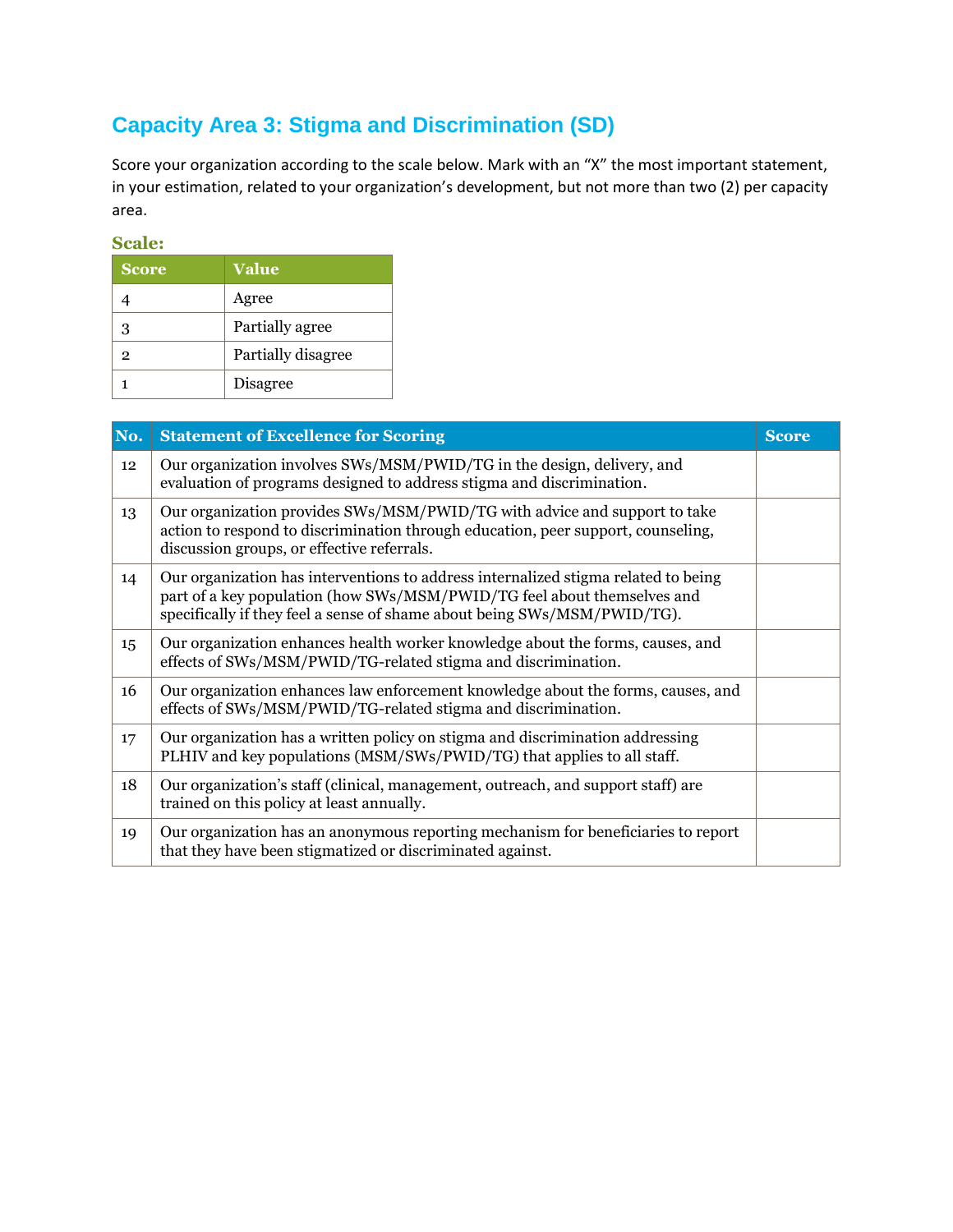## **Capacity Area 4: Management (M)**

Score your organization according to the scale below. Mark with an "X" the most important statement, in your estimation, related to your organization's development, but not more than two (2) per capacity area.

| <b>Score</b>   | <b>Value</b>       |
|----------------|--------------------|
|                | Agree              |
| з              | Partially agree    |
| $\overline{2}$ | Partially disagree |
|                | Disagree           |

| No. | <b>Statement of Excellence for Scoring</b>                                                                              | <b>Score</b> |
|-----|-------------------------------------------------------------------------------------------------------------------------|--------------|
| 20  | Our method for making decisions within the organization is transparent.                                                 |              |
| 21  | Our organizational structure contributes to efficient implementation of our<br>objectives.                              |              |
| 22  | Each employee knows his/her job responsibilities.                                                                       |              |
| 23  | A clear and understandable internal communication system ensures the<br>organization's team coordinates its activities. |              |
| 24  | Detailed and clear internal procedures and policies increase the effectiveness of the<br>organization's activities.     |              |
| 25  | SWs/MSM/PWID/TG are represented on our management team.                                                                 |              |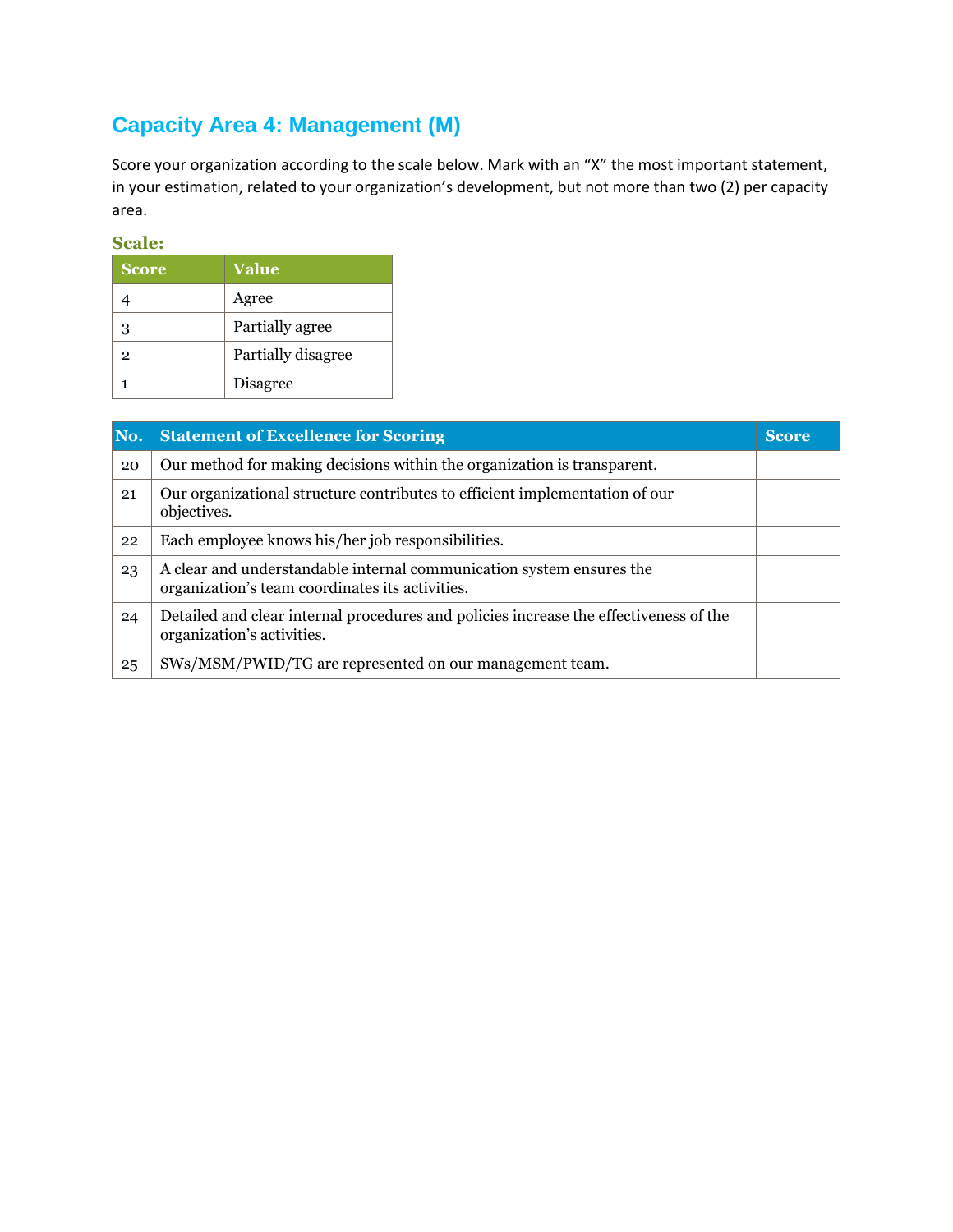## **Capacity Area 5: Human Resources (HR)**

Score your organization according to the scale below. Mark with an "X" the most important statement, in your estimation, related to your organization's development, but not more than two (2) per capacity area.

| <b>Score</b>   | <b>Value</b>       |
|----------------|--------------------|
|                | Agree              |
| 3              | Partially agree    |
| $\overline{2}$ | Partially disagree |
|                | Disagree           |

| No. | <b>Statement of Excellence for Scoring</b>                                                                                                                                                     | <b>Score</b> |
|-----|------------------------------------------------------------------------------------------------------------------------------------------------------------------------------------------------|--------------|
| 26  | Our organization has a transparent operational system for managing human<br>resources.                                                                                                         |              |
| 27  | Our organization has a system for the professional development of our employees<br>that meets the needs of our organization and employees.                                                     |              |
| 28  | Performance assessment of team members contributes to the efficient performance<br>of our employees.                                                                                           |              |
| 29  | Our employees have sufficient experience, knowledge, and skills to provide high<br>quality services to SWs/MSM/PWID/TG.                                                                        |              |
| 30  | Our organizational human resources policy fully takes into accountan equal<br>opportunities principle for all population groups and encourages the hiring and<br>promotion of SWs/MSM/PWID/TG. |              |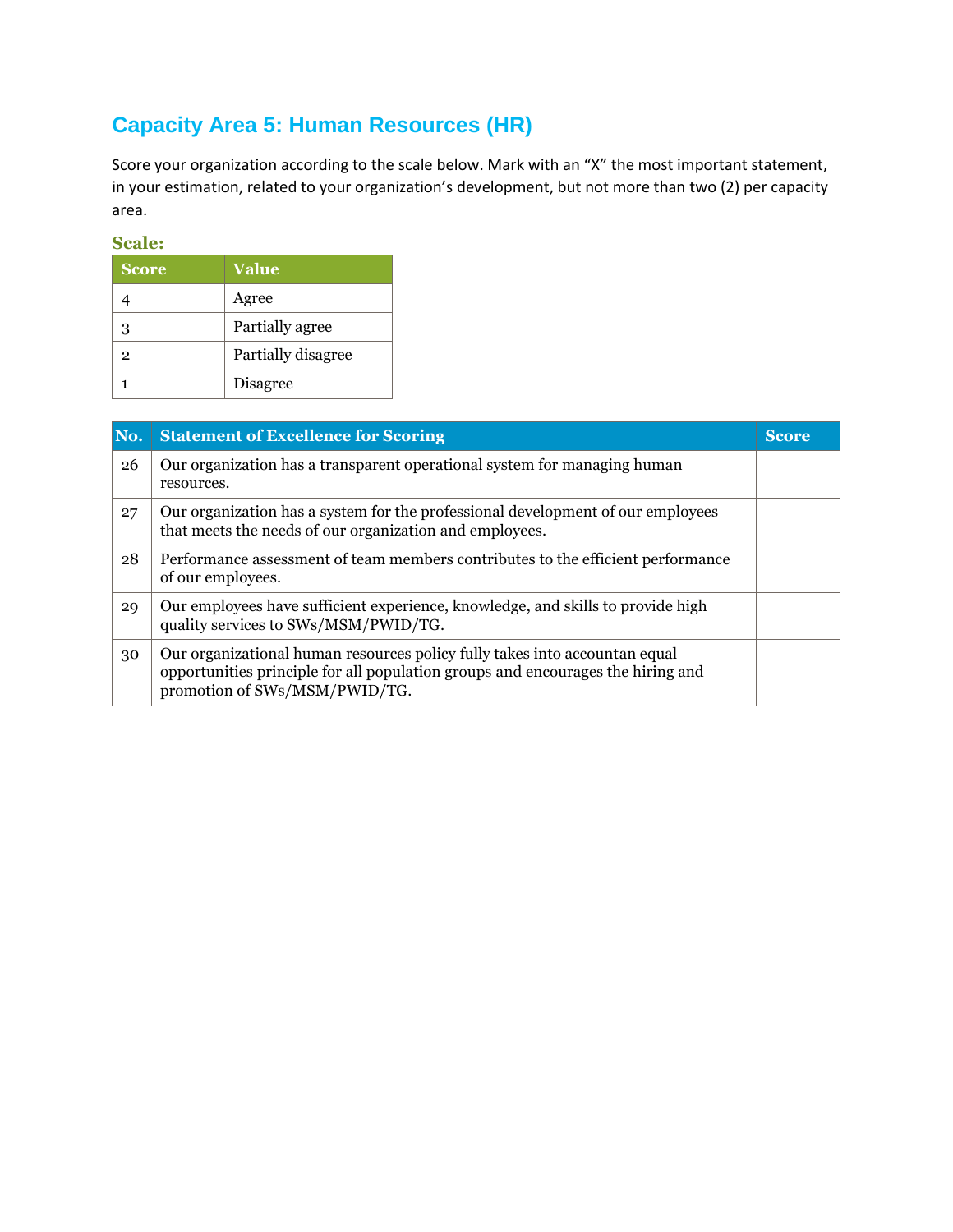## **Capacity Area 6: Financial and Material Resources (FMR)**

Score your organization according to the scale below. Mark with an "X" the most important statement, in your estimation, related to your organization's development, but not more than two (2) per capacity area.

| <b>Score</b>   | <b>Value</b>       |
|----------------|--------------------|
|                | Agree              |
| з              | Partially agree    |
| $\overline{2}$ | Partially disagree |
|                | <b>Disagree</b>    |

| No. | <b>Statement of Excellence for Scoring</b>                                                                                                                | <b>Score</b> |
|-----|-----------------------------------------------------------------------------------------------------------------------------------------------------------|--------------|
| 31  | Our fundraising system allows us to fully implement the mission of our organization.                                                                      |              |
| 32  | Our organization's diversified budget (which comes from various sources)<br>contributes to the financial sustainability and continuity of our activities. |              |
| 33  | Our resource mobilization specialists' professional skills are sufficient to ensure the<br>stable income of funds for our organization.                   |              |
| 34  | The organization's premises fully meet the needs for implementing all strategic<br>activity areas.                                                        |              |
| 35  | Our organization has up-to-date office equipment in the amount that is sufficient to<br>implement the organization's activities.                          |              |
| 36  | Our organization's financial management is based on clearly defined procedures.                                                                           |              |
| 37  | Our organization's financial management procedures ensure adherence to ethical<br>principles when conducting activities.                                  |              |
| 38  | Our organization's financial files are documented and audit-ready.                                                                                        |              |
| 39  | Our organization has a well-developed financial monitoring system (both internal<br>and external).                                                        |              |